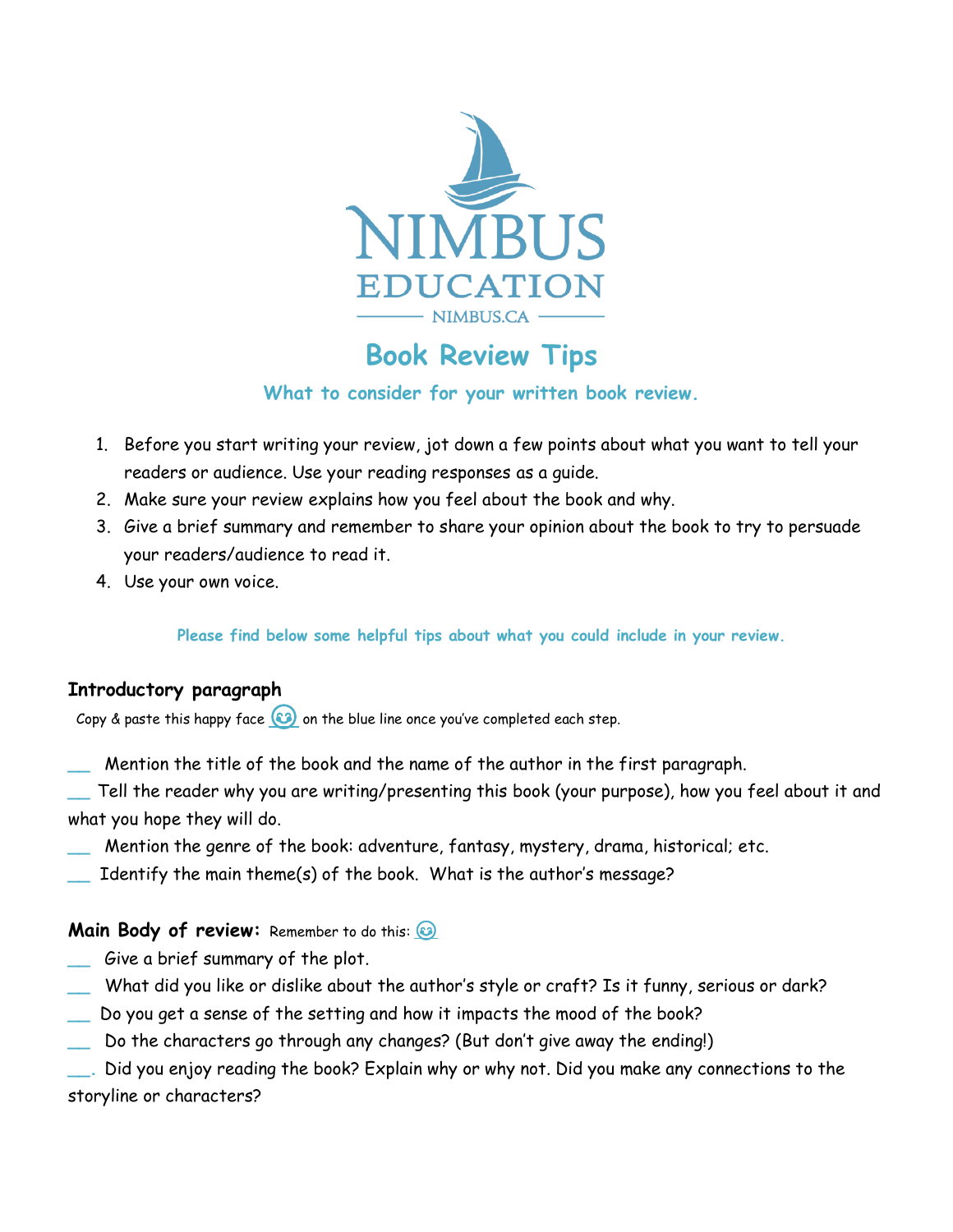#### **Concluding paragraph**:

**\_\_.** Restate your opinion about the book and give one last pitch to convince your readers/audience to give it a try.

**\_\_.** How would you rate the book and who you would recommend it to?

*For Example*: "If you like mysteries, you will love this book" Or, "If you aren't into deep, moving storylines, this might not be the book for you.

## **REVIEW PLAN – Complete this section before you write your paragraphs!**

**Name: \_\_\_\_\_\_\_\_\_\_\_\_\_\_\_\_\_\_\_\_\_\_\_\_**

Introduce the book: title, author, genre.

State your opinion about the book and explain why you liked it.

Tell a little bit about what happened in the book, but don't give away the ending!